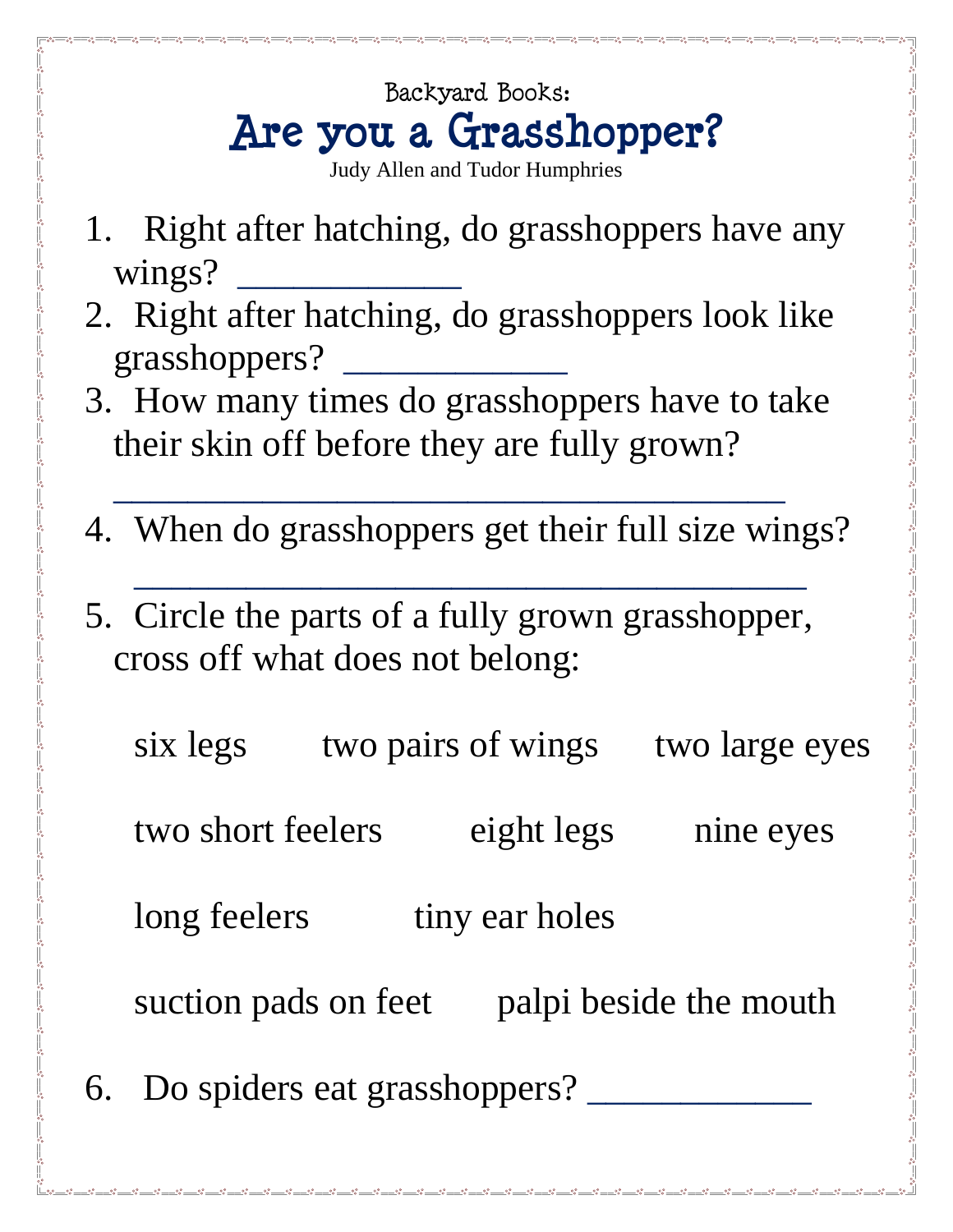|                                                | 7. Do frogs and toads eat grasshoppers? |      |     |  |
|------------------------------------------------|-----------------------------------------|------|-----|--|
|                                                | 8. Do birds eat grasshoppers?           |      |     |  |
| 9. Circle ways grasshoppers can escape danger: |                                         |      |     |  |
|                                                | fly                                     | hide | hop |  |
| 10. How do grasshoppers make sounds?           |                                         |      |     |  |

11. How many different kinds of grasshoppers are there?

 $\mathcal{L}_\text{max} = \frac{1}{2} \sum_{i=1}^n \frac{1}{2} \sum_{i=1}^n \frac{1}{2} \sum_{i=1}^n \frac{1}{2} \sum_{i=1}^n \frac{1}{2} \sum_{i=1}^n \frac{1}{2} \sum_{i=1}^n \frac{1}{2} \sum_{i=1}^n \frac{1}{2} \sum_{i=1}^n \frac{1}{2} \sum_{i=1}^n \frac{1}{2} \sum_{i=1}^n \frac{1}{2} \sum_{i=1}^n \frac{1}{2} \sum_{i=1}^n \frac{1}{2} \sum_{i=1}^n$ 

- 12. How many times the length of its own body can a grasshopper jump? \_\_\_\_\_\_\_\_\_\_\_\_\_\_\_\_\_\_
- 13. Can locusts fly? \_\_\_\_\_\_

14. How much can a swarm of locusts eat in one night?

 $\overline{\phantom{a}}$  , which is a set of the set of the set of the set of the set of the set of the set of the set of the set of the set of the set of the set of the set of the set of the set of the set of the set of the set of th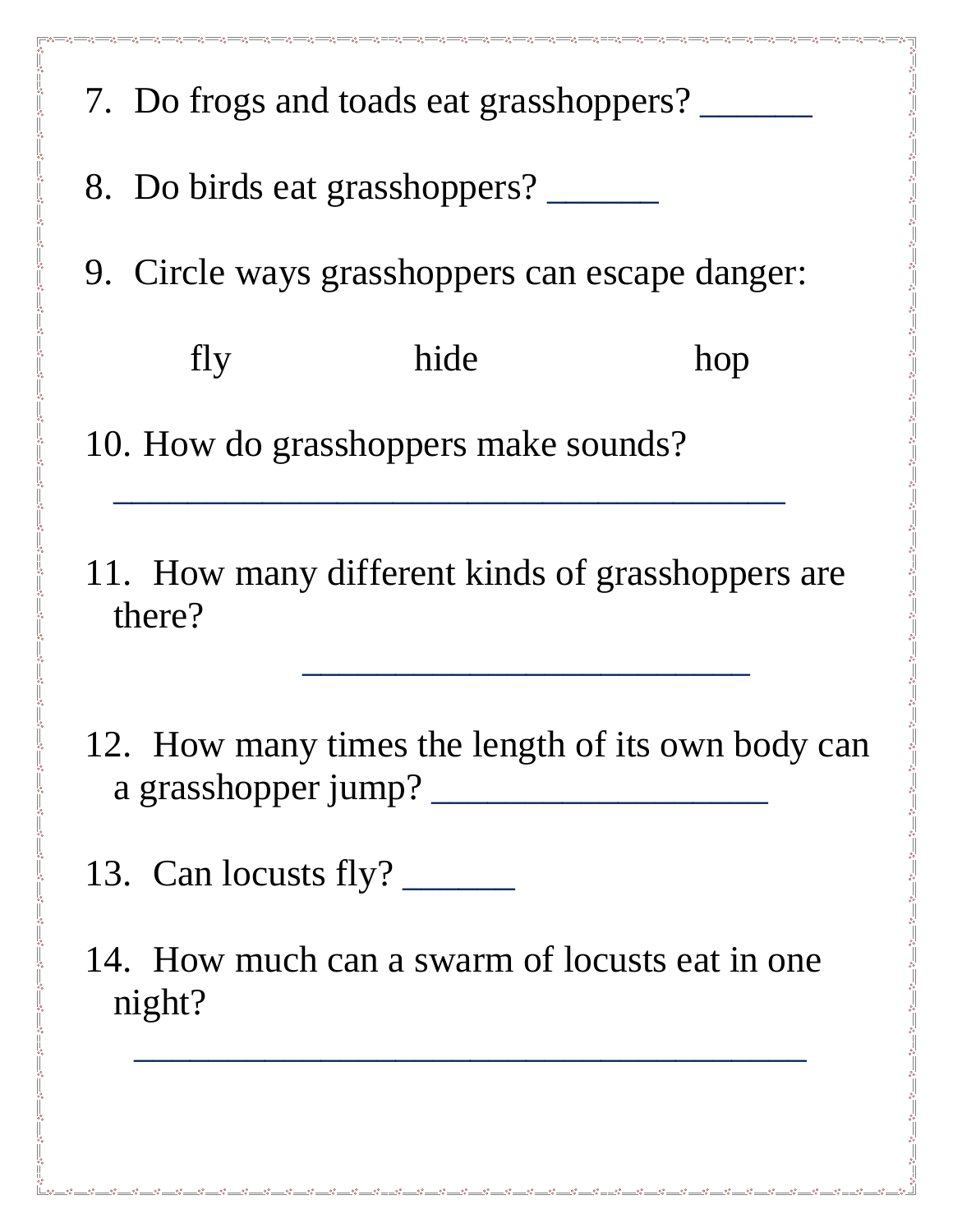## Backyard Books: **Are you a Grasshopper?**

- Judy Allen and Tudor Humphries
- 1. Right after hatching, do grasshoppers have any wings? no
- 2. Right after hatching, do grasshoppers look like grasshoppers? yes
- 3. How many times do grasshoppers have to take their skin off before they are fully grown? at least four
- 4. When do grasshoppers get their full size wings? after the final skin change
- 5. Circle the parts of a fully grown grasshopper, cross off what does not belong: